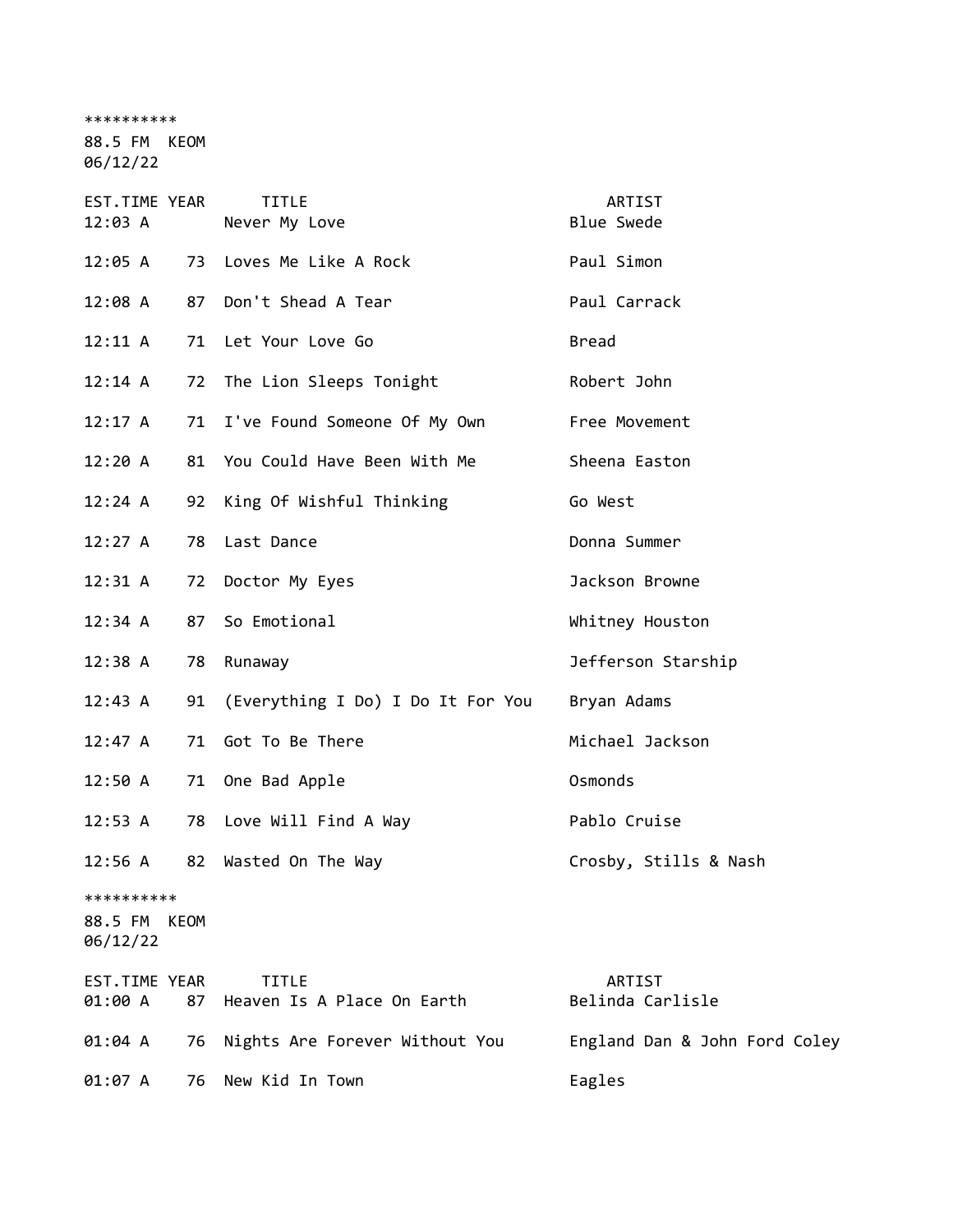| 01:12 A                                |    | 86 Secret Separation               | Fixx                          |
|----------------------------------------|----|------------------------------------|-------------------------------|
| $01:16$ A                              |    | 85 Rhythm Of The Night             | DeBarge                       |
| 01:19 A                                |    | 90 Alright                         | Janet Jackson                 |
| 01:24 A                                | 75 | Calypso                            | John Denver                   |
| 01:27 A                                |    | 71 One Fine Morning                | Lighthouse                    |
| 01:31 A                                | 79 | Ring My Bell                       | Anita Ward                    |
| 01:34 A                                |    | 75 Long Tall Glasses (I Can Dance) | Leo Sayer                     |
| 01:38 A                                | 85 | Separate Lives                     | Phil Collins & Marilyn Martin |
| 01:41 A                                | 87 | Hungry Eyes                        | Eric Carmen                   |
| 01:47 A                                |    | 92 Save The Best For Last          | Vanessa Williams              |
| 01:50 A                                |    | 74 Rikki Don't Lose That Number    | Steely Dan                    |
| 01:54 A                                | 78 | It's A Heartache                   | Bonnie Tyler                  |
| 01:59 A                                |    | 70 Everything Is Beautiful         | Ray Stevens                   |
|                                        |    |                                    |                               |
| **********<br>88.5 FM KEOM<br>06/12/22 |    |                                    |                               |
| EST.TIME YEAR<br>02:02 A               |    | <b>TITLE</b><br>75 Sky High        | ARTIST<br>Jigsaw              |
| 02:05 A                                |    | 75 Have You Never Been Mellow      | Olivia Newton-John            |
| 02:08 A                                |    | 89 Angel Eyes                      | Jeff Healey Band              |
| 02:12 A                                | 78 | The Name Of The Game               | ABBA                          |
| 02:18 A                                | 74 | The Loco-Motion                    | Grand Funk Railroad           |
| 02:20 A                                |    | 79 He's The Greatest Dancer        | Sister Sledge                 |
| 02:24 A                                | 81 | Working For The Weekend            | Loverboy                      |
| 02:27 A                                | 93 | Baby I'm Yours                     | Shai                          |
| 02:31 A                                | 79 | Longer                             | Dan Fogelberg                 |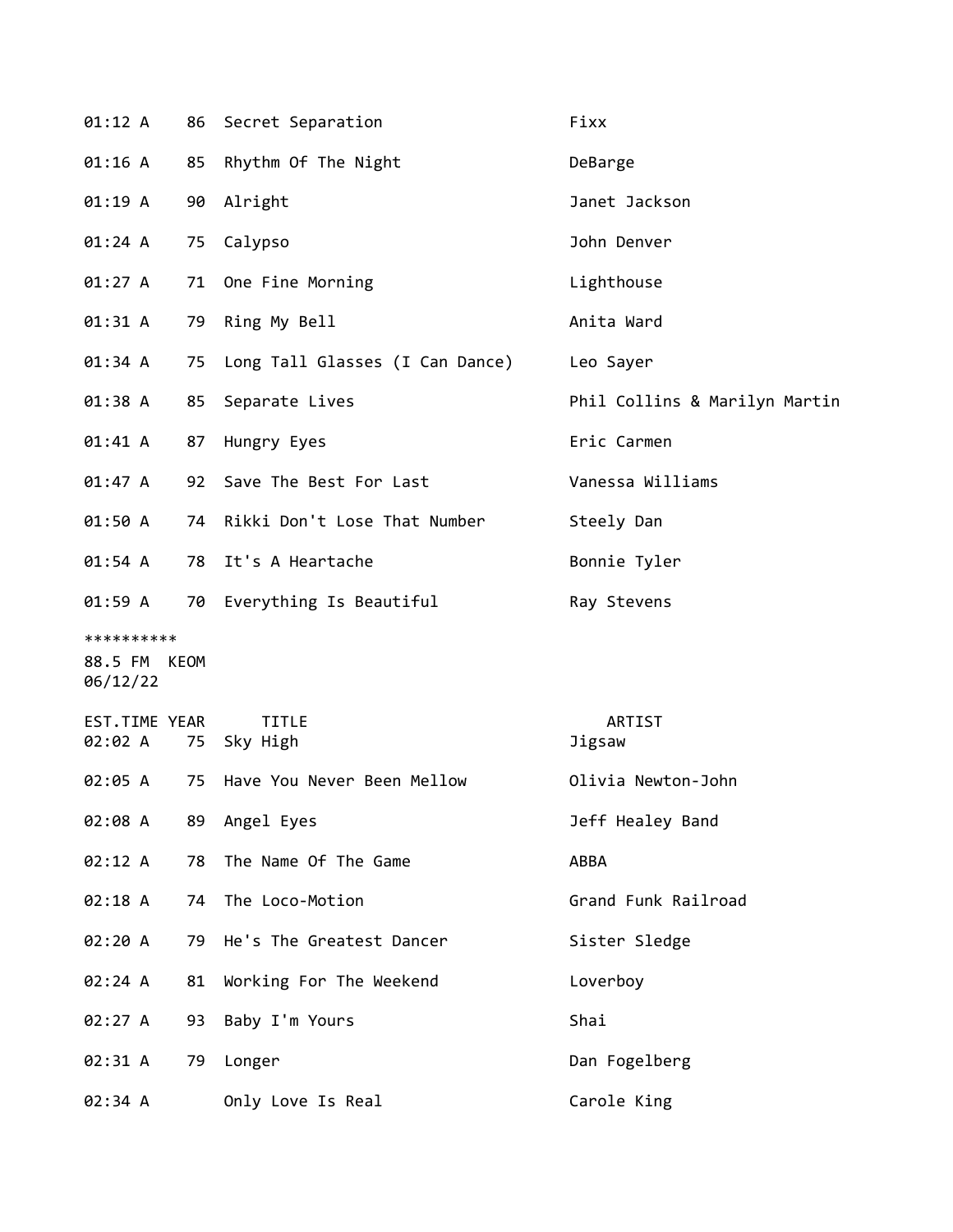| 02:38 A       |    | 81 Private Eyes                               | Hall & Oates           |
|---------------|----|-----------------------------------------------|------------------------|
| 02:41 A       | 76 | Hello Old Friend                              | Eric Clapton           |
| 02:45 A       | 93 | The River Of Dreams                           | Billy Joel             |
| 02:49 A       | 70 | No Matter What                                | Badfinger              |
| 02:52 A       | 72 | Betcha By Golly, Wow                          | Stylistics             |
| 02:55 A       | 77 | Baby What A Big Surprise                      | Chicago                |
| 02:59 A       | 76 | You'll Never Find Another Love Like Lou Rawls |                        |
| **********    |    |                                               |                        |
| 88.5 FM KEOM  |    |                                               |                        |
| 06/12/22      |    |                                               |                        |
|               |    |                                               |                        |
| EST.TIME YEAR |    | <b>TITLE</b>                                  | ARTIST                 |
| 03:03 A       | 79 | The Second Time Around                        | Shalamar               |
| 03:06 A       | 75 | Fame                                          | David Bowie            |
| 03:10 A       | 82 | Hold Me                                       | Fleetwood Mac          |
| 03:15 A       | 73 | Time In A Bottle                              | Jim Croce              |
| 03:18 A       | 72 | Mother And Child Reunion                      | Paul Simon             |
| 03:20 A       |    | 84 Solid                                      | Ashford & Simpson      |
| 03:24 A       |    | Whole Wide World                              | A'me Lorain            |
| 03:28 A       | 73 | Top Of The World                              | Carpenters             |
| 03:30 A       | 73 | Stuck In The Middle With You                  | Stealers Wheel         |
| 03:34 A       | 81 | Let's Groove                                  | Earth, Wind & Fire     |
| 03:39 A       | 79 | Do It Or Die                                  | Atlanta Rhythm Section |
| 03:44 A       |    | Nobody Knows                                  | Tony Rich Project      |
| 03:48 A       | 71 | Never Been To Spain                           | Three Dog Night        |
| 03:52 A       |    | Where Were You When I Was Falling I           | Lobo                   |
| 03:55 A       | 77 | (Every Time I Turn Around) Back In            | L.T.D.                 |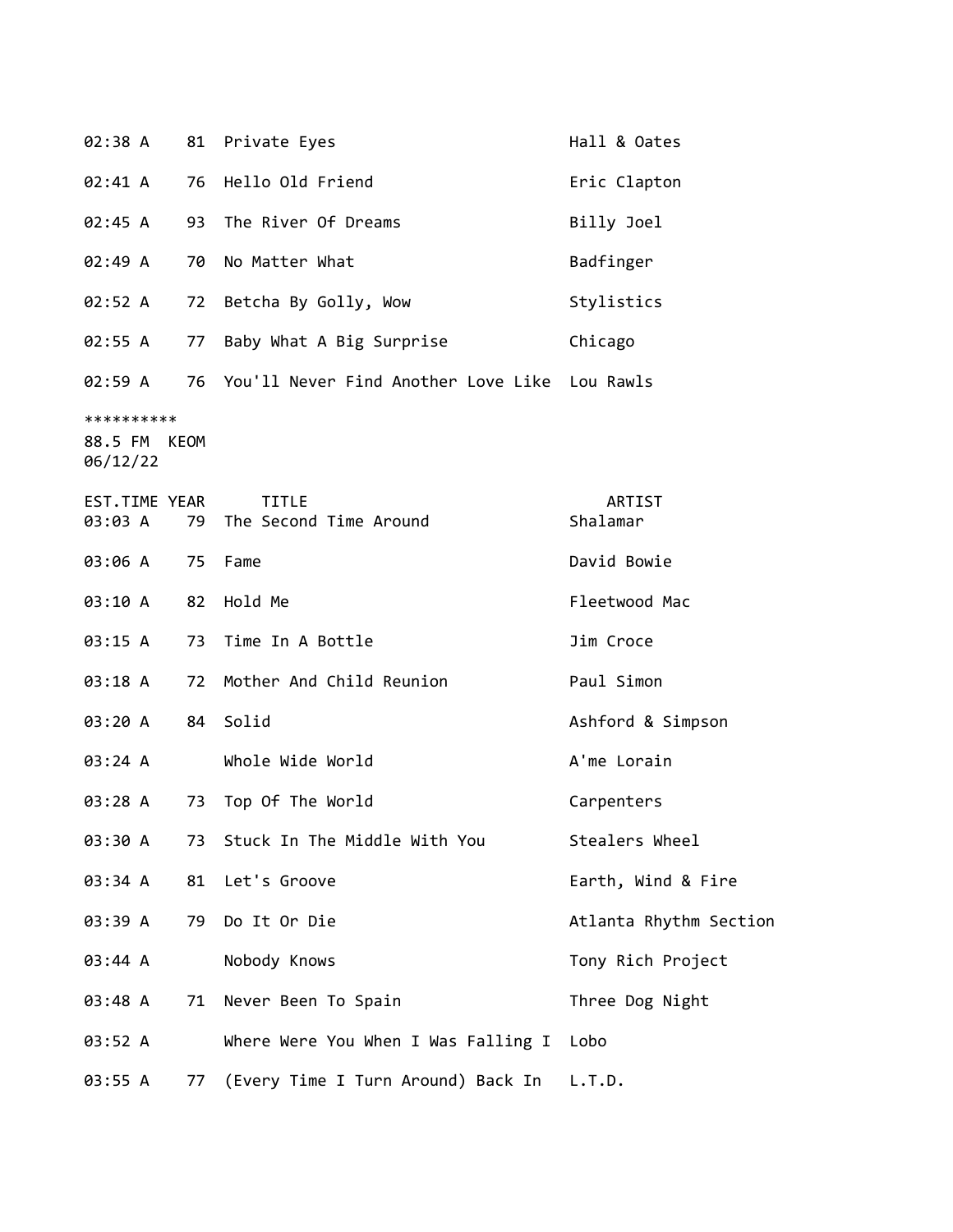\*\*\*\*\*\*\*\*\*\* 88.5 FM KEOM 06/12/22 EST.TIME YEAR TITLE THE REST.TIME YEAR 04:00 A 79 Sail On Commodores 04:03 A 77 Just A Song Before I Go Crosby, Stills & Nash 04:06 A 79 Dim All The Lights **Donna** Summer 04:10 A Rush Hour Contract Contract Manual Dane Wiedlin 04:15 A 77 Emotion Samantha Sang 04:19 A 77 Dance, Dance, Dance (Yowsah, Yowsah Chic 04:23 A 81 Yesterday's Songs Neil Diamond 04:25 A 91 Something To Talk About Bonnie Raitt 04:29 A 72 Alone Again (Naturally) Gilbert O'Sullivan 04:32 A 76 Year Of The Cat Al Stewart 04:37 A 86 Mad About You **Belinda Carlisle** 04:40 A 76 Crazy On You **Heart** 04:44 A 91 I Like The Way (The Kissing Game) Hi-Five 04:48 A 74 Beach Baby **First Class** 04:51 A 77 You Make Me Feel Like Dancing Leo Sayer 04:53 A 75 Breaking Up Is Hard To Do Neil Sedaka 04:56 A 89 End Of The Innocence Don Henley \*\*\*\*\*\*\*\*\*\* 88.5 FM KEOM 06/12/22 EST.TIME YEAR TITLE ARTIST 05:03 A 75 Saturday Night Bay City Rollers 05:05 A 78 I Love The Nightlife (Disco 'Round) Alicia Bridges 05:08 A 74 Dancing Machine Jackson 5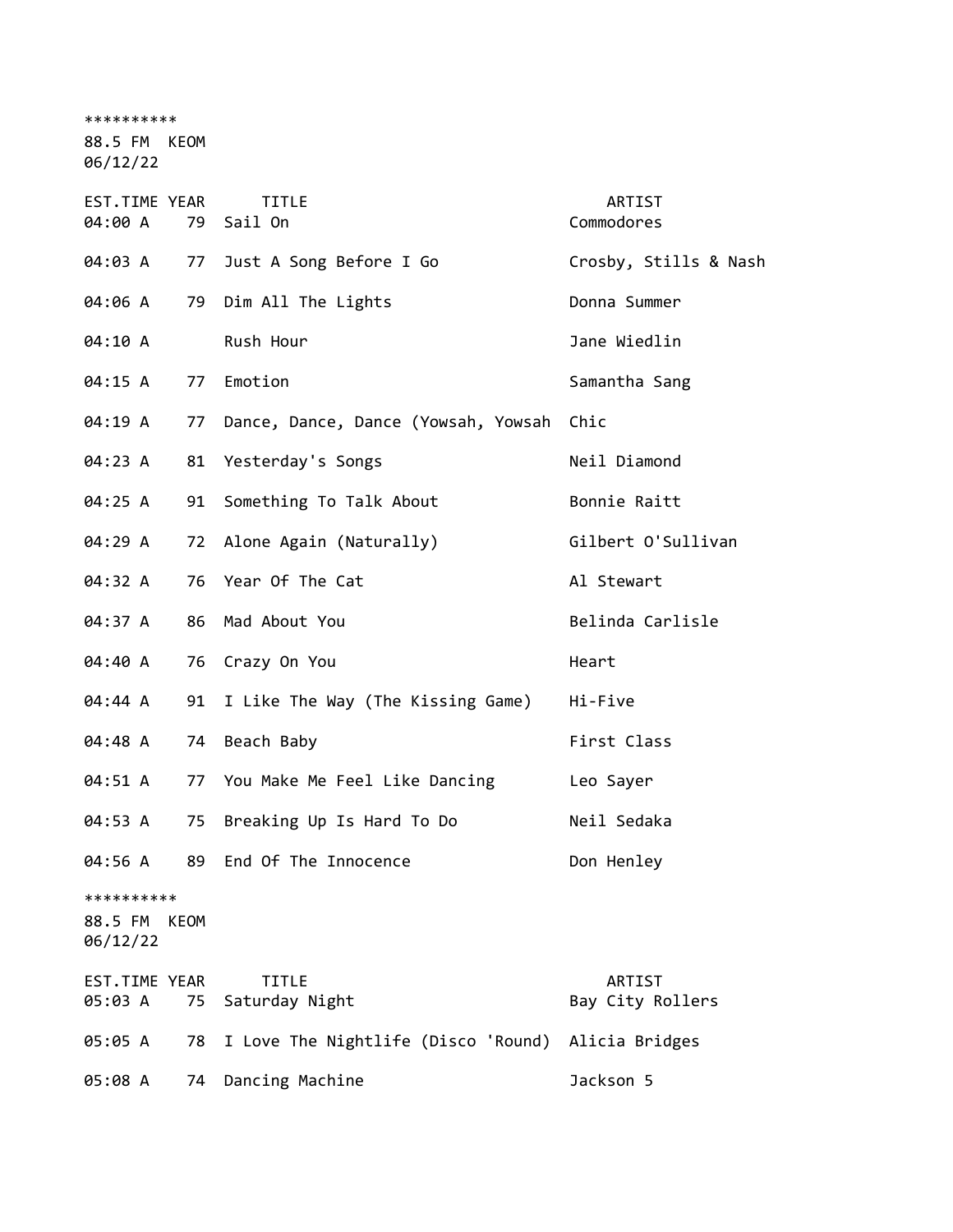| 05:11 A                  |    | Kids In America                       | Kim Wilde                        |
|--------------------------|----|---------------------------------------|----------------------------------|
| 05:16 A                  |    | 95 Have You Ever Really Loved A Woman | Bryan Adams                      |
| 05:21 A                  |    | 74 If You Love Me (Let Me Know)       | Olivia Newton-John               |
| 05:24 A                  |    | Forever Young                         | Rod Stewart                      |
| 05:28 A                  | 76 | Lonely Night (Angel Face)             | Captain & Tennille               |
| 05:31 A                  | 90 | Just Another Dream                    | Cathy Dennis                     |
| 05:35 A                  |    | 89 Every Little Step                  | Bobby Brown                      |
| 05:38 A                  |    | 76 Save Your Kisses For Me            | Brotherhood Of Man               |
| 05:44 A                  |    | 96 Always Be My Baby                  | Mariah Carey                     |
| 05:48 A                  | 77 | Handy Man                             | James Taylor                     |
| 05:51 A                  |    | 75 At Seventeen                       | Janis Ian                        |
| 05:55 A                  |    | 77 Isn't It Time                      | Baby's                           |
| **********               |    |                                       |                                  |
| 88.5 FM KEOM<br>06/12/22 |    |                                       |                                  |
| EST.TIME YEAR<br>06:00 A |    | <b>TITLE</b><br>71 Family Affair      | ARTIST<br>Sly & The Family Stone |
| 06:03 A                  | 77 | The Things We Do For Love             | <b>10CC</b>                      |
| 06:06 A                  |    | 70 Give Me Just A Little More Time    | Chairmen Of The Board            |
| 06:09 A                  | 80 | Fame                                  | Irene Cara                       |
| 06:12 A                  | 78 | Alive Again                           | Chicago                          |
| 06:18 A                  | 75 | Fire                                  | Ohio Players                     |
| 06:21 A                  | 76 | Weekend In New England                | Barry Manilow                    |
| 06:25 A                  | 84 | Who's That Girl                       | Eurythmics                       |
| 06:29 A                  | 74 | You Make Me Feel Brand New            | Stylistics                       |
| 06:34 A                  | 75 | Low Rider                             | War                              |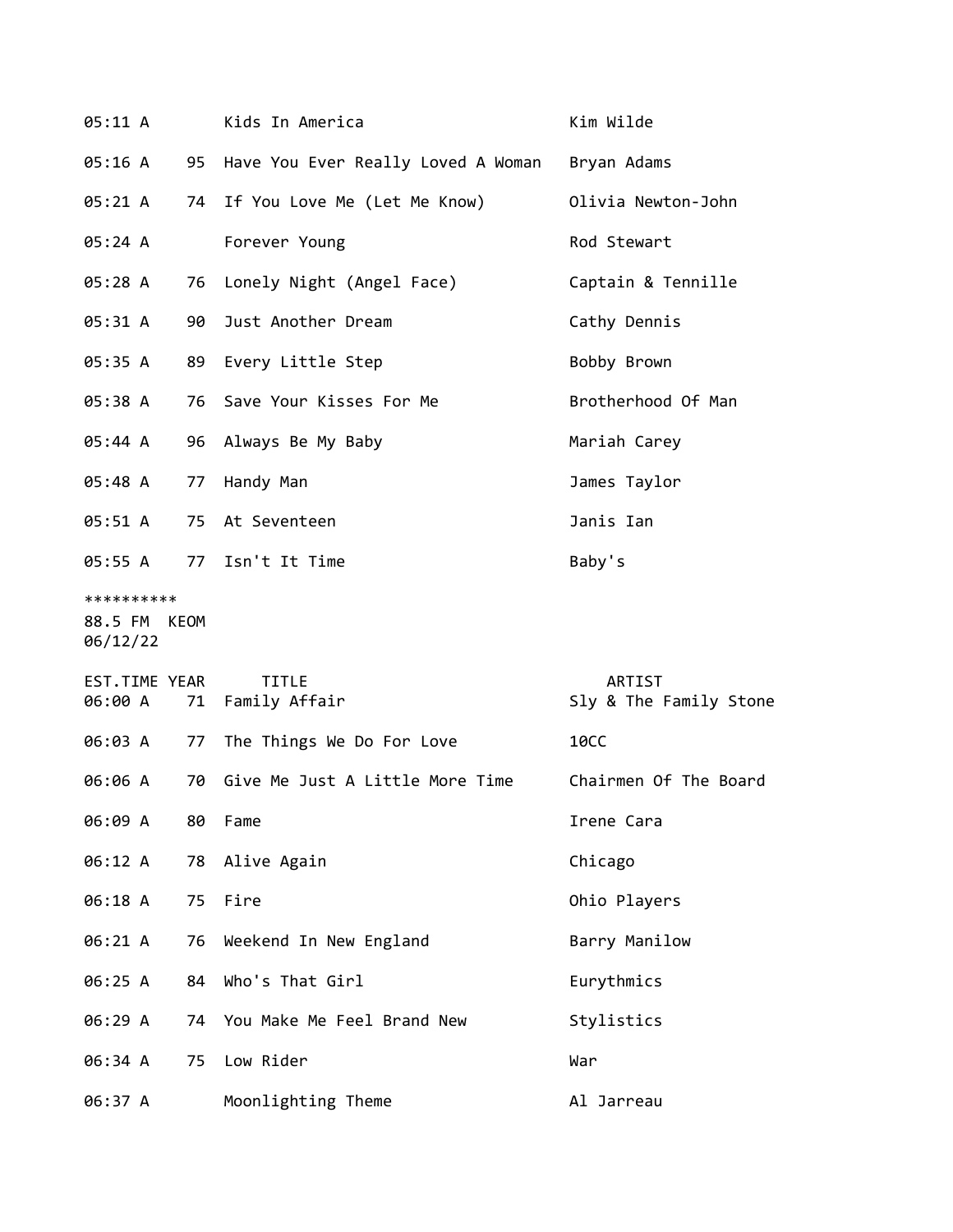| 06:40 A                           |      | 78 She's Always A Woman                       | Billy Joel               |
|-----------------------------------|------|-----------------------------------------------|--------------------------|
| 06:45 A                           | 92   | Masterpiece                                   | Atlantic Starr           |
| 06:50 A                           | 72   | Summer Breeze                                 | Seals & Crofts           |
| 06:53 A                           |      | 74 Don't Let The Sun Go Down On Me Elton John |                          |
| **********<br>88.5 FM<br>06/12/22 | KEOM |                                               |                          |
| EST.TIME YEAR<br>07:02 A          |      | <b>TITLE</b><br>79 My Sharona                 | ARTIST<br>Knack          |
| 07:06 A                           |      | 70 Evil Ways                                  | Santana                  |
| 07:09 A                           | 85   | Everybody Wants To Rule The World             | Tears For Fears          |
| 07:13 A                           |      | Love Me For A Reason                          | Osmonds                  |
| 07:18A                            | 72   | Lean On Me                                    | Bill Withers             |
| 07:22 A                           |      | 90 I'm Not In Love                            | Will To Power            |
| 07:26 A                           | 77   | Lady Love                                     | Lou Rawls                |
| 07:30 A                           |      | Cars                                          | Gary Numan               |
| 07:35 A                           |      | 73 Heartbeat-It's A Love Beat                 | DeFranco Family          |
| 07:38 A                           | 79   | Just When I Needed You Most                   | Randy Vanwarmer          |
| 07:42 A                           | 87   | Lost In Emotion                               | Lisa Lisa & The Cult Jam |
| 07:47 A                           | 73   | It Sure Took A Long, Long Time                | Lobo                     |
| 07:51 A                           | 78   | Fire                                          | Pointer Sisters          |
| 07:55 A                           | 85   | New Attitude                                  | Patti Labelle            |
| 07:59 A                           |      | Some Like It Hot                              | Power Station            |
| **********<br>88.5 FM<br>06/12/22 | KEOM |                                               |                          |
| EST.TIME YEAR<br>08:03 A          | 86   | <b>TITLE</b><br>Kiss                          | ARTIST<br>Prince         |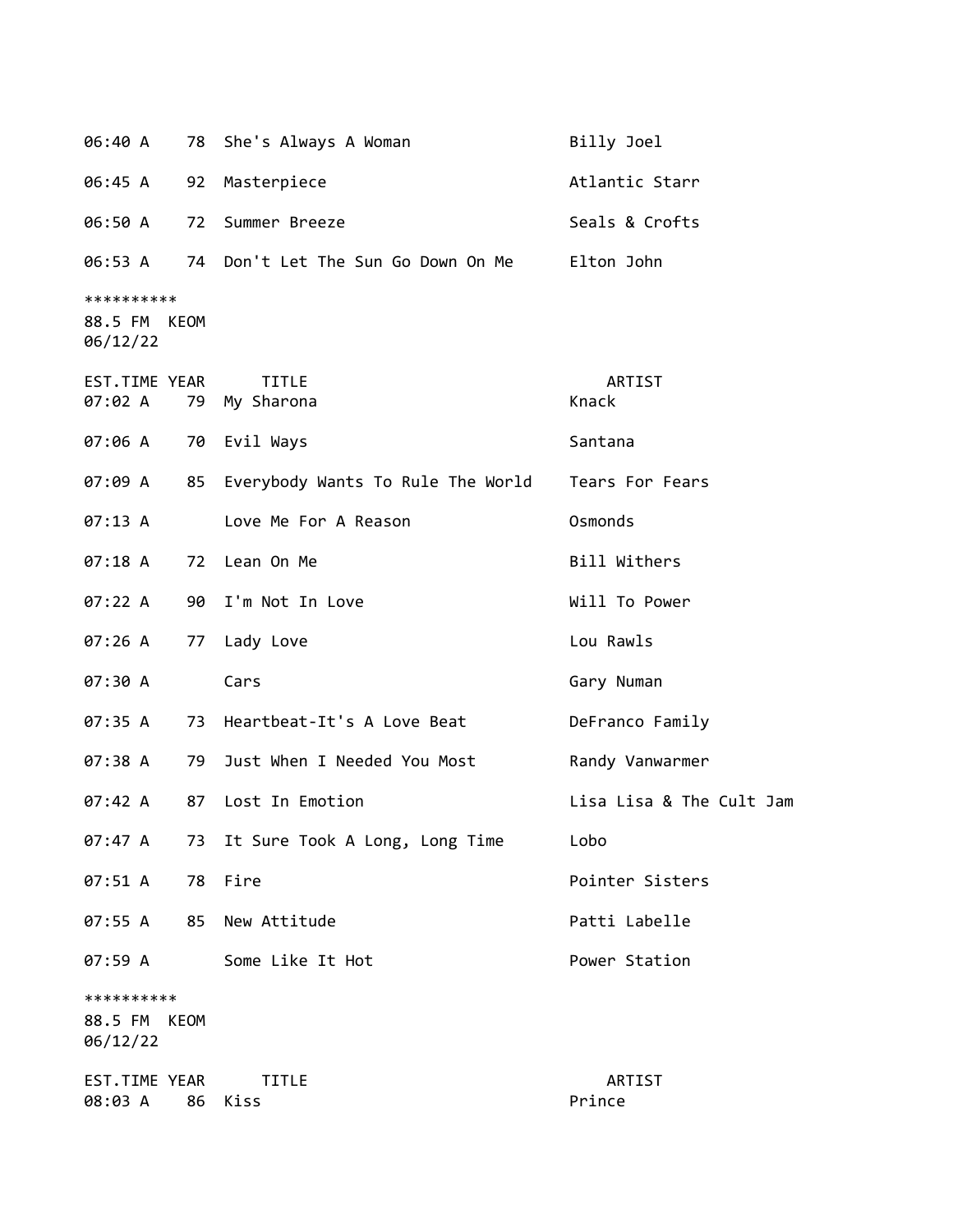|                          |    | 08:06 A 79 You're Only Lonely                      | J.D. Souther                  |
|--------------------------|----|----------------------------------------------------|-------------------------------|
|                          |    | 08:10 A 74 Annie's Song                            | John Denver                   |
| 08:16 A                  |    | Is This Love                                       | Whitesnake                    |
| 08:19 A                  |    | After The Rain                                     | Nelson                        |
| 08:23 A                  |    | 76 Don't Leave Me This Way                         | Thelma Houston                |
| 08:27 A                  |    | 74 Already Gone                                    | Eagles                        |
|                          |    | 08:32 A 74 I Can Help                              | Billy Swan                    |
| 08:35 A                  |    | Another Saturday Night                             | Cat Stevens                   |
| 08:37 A                  |    | 86 Stuck With You                                  | Huey Lewis & The News         |
| 08:41 A                  |    | 84 Thriller                                        | Michael Jackson               |
| 08:48 A                  |    | 91 I Adore Mi Amore                                | Color Me Badd                 |
| 08:53 A                  |    | 78 Lay Down Sally                                  | Eric Clapton                  |
|                          |    | 08:56 A 71 Maggie May                              | Rod Stewart                   |
| **********               |    |                                                    |                               |
| 88.5 FM KEOM<br>06/12/22 |    |                                                    |                               |
| EST.TIME YEAR            |    | <b>TITLE</b>                                       | ARTIST                        |
|                          |    | 09:03 A 74 I Honestly Love You                     | Olivia Newton-John            |
| 09:06 A                  | 76 | Shop Around                                        | Captain & Tennille            |
| 09:09 A                  | 77 | Dreams                                             | Fleetwood Mac                 |
| 09:16 A                  |    | 70 Fire And Rain                                   | James Taylor                  |
| 09:19 A                  | 79 | Don't Do Me Like That                              | Tom Petty & The Heartbreakers |
| 09:22 A                  |    | The Break Up Song (They Don't Write Greg Kihn Band |                               |
| 09:25 A                  |    | Breakin' My Heart                                  | Mint Condition                |
| 09:29 A                  | 71 | Just My Imagination (Running Away W                | Temptations                   |
| 09:33 A                  | 75 | Sweet Love                                         | Commodores                    |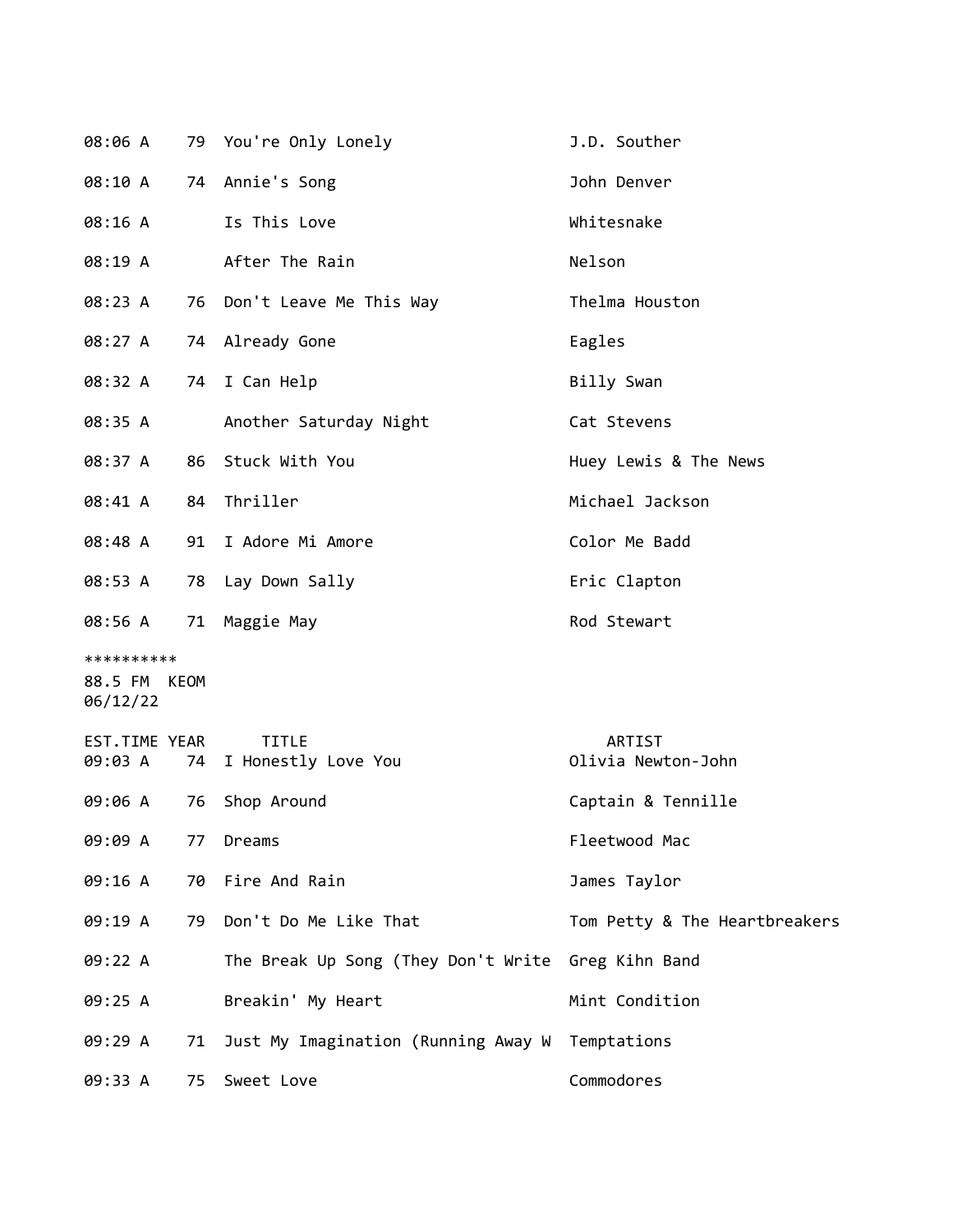|                                        |    | 09:36 A 80 Upside Down          | Diana Ross                   |
|----------------------------------------|----|---------------------------------|------------------------------|
| 09:40 A                                | 73 | Rockin' Roll Baby               | Stylistics                   |
| 09:44 A                                | 90 | Love Will Never Do Without You  | Janet Jackson                |
| 09:49 A                                | 78 | Time Passages                   | Al Stewart                   |
| 09:53 A                                |    | 77 Blue Bayou                   | Linda Ronstadt               |
|                                        |    | 09:58 A 77 Best Of My Love      | Emotions                     |
| **********<br>88.5 FM KEOM<br>06/12/22 |    |                                 |                              |
| EST.TIME YEAR<br>10:02 A               |    | <b>TITLE</b><br>75 Cut The Cake | ARTIST<br>Average White Band |
| 10:06 A                                | 73 | The Most Beautiful Girl         | Charlie Rich                 |
| 10:08 A                                |    | 81 We're In This Love Together  | Al Jarreau                   |
| 10:12 A                                |    | 83 Puttin' On The Ritz          | Taco                         |
| 10:17 A                                |    | Am I The Same Girl              | Swing Out Sister             |
| 10:21 A                                |    | 76 Sing A Song                  | Earth, Wind & Fire           |
| 10:24 A                                |    | <b>Breakdance</b>               | Irene Cara                   |
| 10:28 A                                |    | Spanish Harlem                  | Aretha Franklin              |
| 10:31 A                                | 93 | Runaway Train                   | Soul Asylum                  |
| 10:36 A 87                             |    | In Too Deep                     | Genesis                      |
| 10:40 A                                | 77 | Peg                             | Steely Dan                   |
| 10:47 A                                |    | Crush                           | Jennifer Paige               |
| 10:51 A                                | 77 | Strawberry Letter #23           | Brothers Johnson             |
| 10:54 A                                | 88 | Where Do Broken Hearts Go       | Whitney Houston              |
| **********                             |    |                                 |                              |
| 88.5 FM KEOM<br>06/12/22               |    |                                 |                              |
| EST.TIME YEAR                          |    | <b>TITLE</b>                    | ARTIST                       |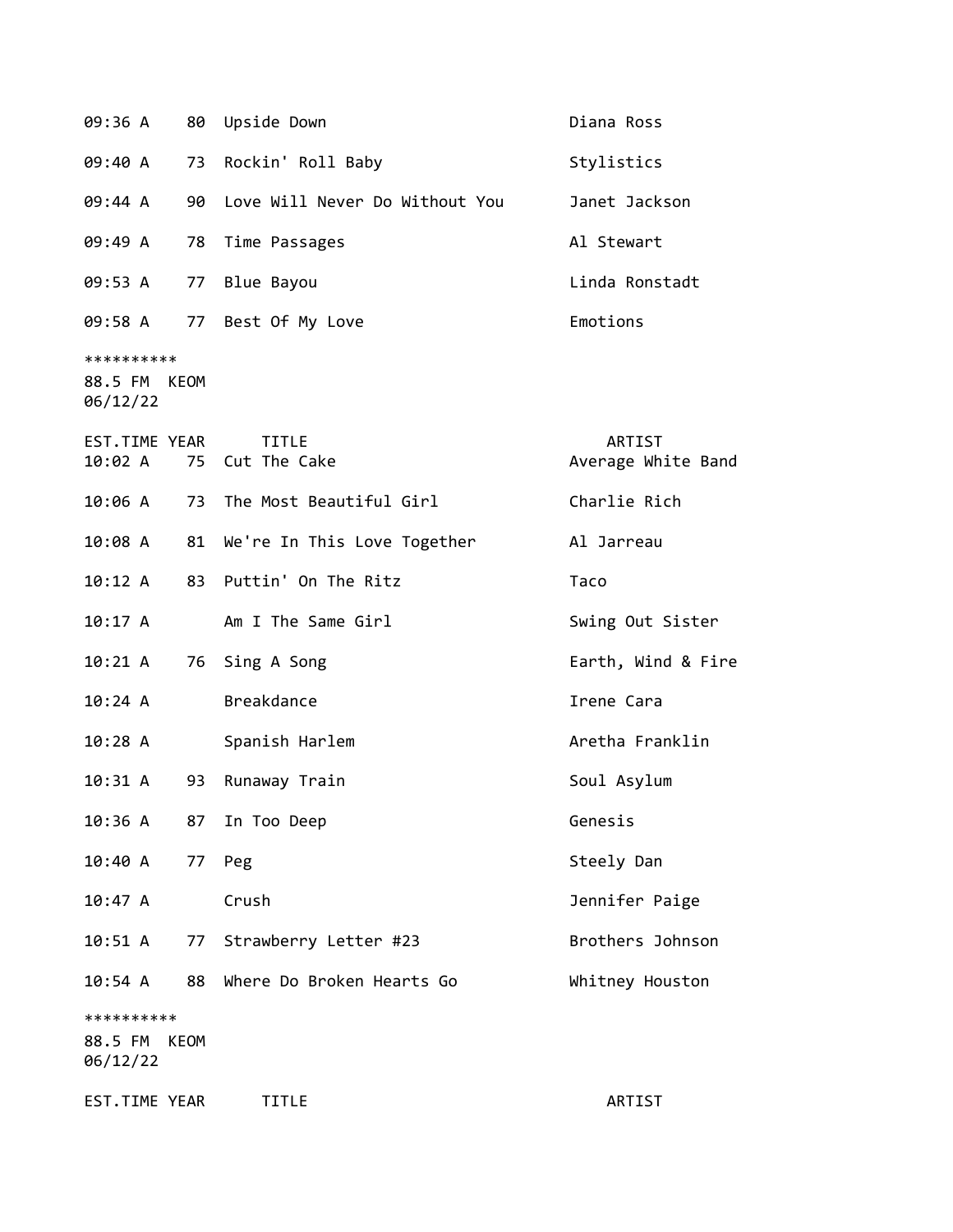| 11:00 A                                | 77 | Da Doo Ron Ron                         | Shaun Cassidy                    |
|----------------------------------------|----|----------------------------------------|----------------------------------|
| 11:02 A                                | 74 | Come And Get Your Love                 | Redbone                          |
| 11:06 A                                |    | 75 Fly, Robin Fly                      | Silver Convention                |
| 11:09 A                                |    | Where The Streets Have No Name         | U <sub>2</sub>                   |
| 11:16 A                                |    | The Boy Is Mine                        | Brandy with Monica               |
| 11:20A                                 | 75 | Swearin' To God                        | Frankie Valli                    |
| 11:24 A                                |    | No Easy Way Out                        | Robert Tepper                    |
| 11:29A                                 | 72 | Too Late To Turn Back Now              | Cornelius Brothers & Sister Rose |
| 11:32 A                                |    | Romeo                                  | Dino                             |
| 11:36A                                 |    | 86 Addicted To Love                    | Robert Palmer                    |
| 11:40 A                                |    | 92 How Do You Talk To An Angel         | Heights                          |
| 11:46 A                                | 74 | I've Got The Music In Me               | Kiki Dee                         |
| 11:51 A                                | 99 | Beautiful Stranger                     | Madonna                          |
| $11:59$ A                              |    | 78 You Don't Bring Me Flowers          | Barbra Streisand & Neil Diamond  |
| **********<br>88.5 FM KEOM<br>06/12/22 |    |                                        |                                  |
| EST.TIME YEAR<br>12:02 P               | 74 | <b>TITLE</b><br>The Air That I Breathe | ARTIST<br>Hollies                |
| 12:06 P                                | 79 | Rock With You                          | Michael Jackson                  |
| 12:09 P                                | 89 | Everything                             | Jody Watley                      |
| $12:16$ P                              | 71 | Without You                            | Nilsson                          |
| $12:19$ P                              | 78 | Whenever I Call You Friend             | Kenny Loggins & Stevie Nicks     |
| 12:23 P                                | 83 | Say Say Say                            | Paul McCartney & Michael Jackson |
| 12:26 P                                | 90 | Disappear                              | <b>INXS</b>                      |
| 12:32 P                                |    | Jackie Blue                            | Ozark Mountain Daredevils        |
| 12:35 P                                | 74 | Mockingbird                            | Carly Simon & James Taylor       |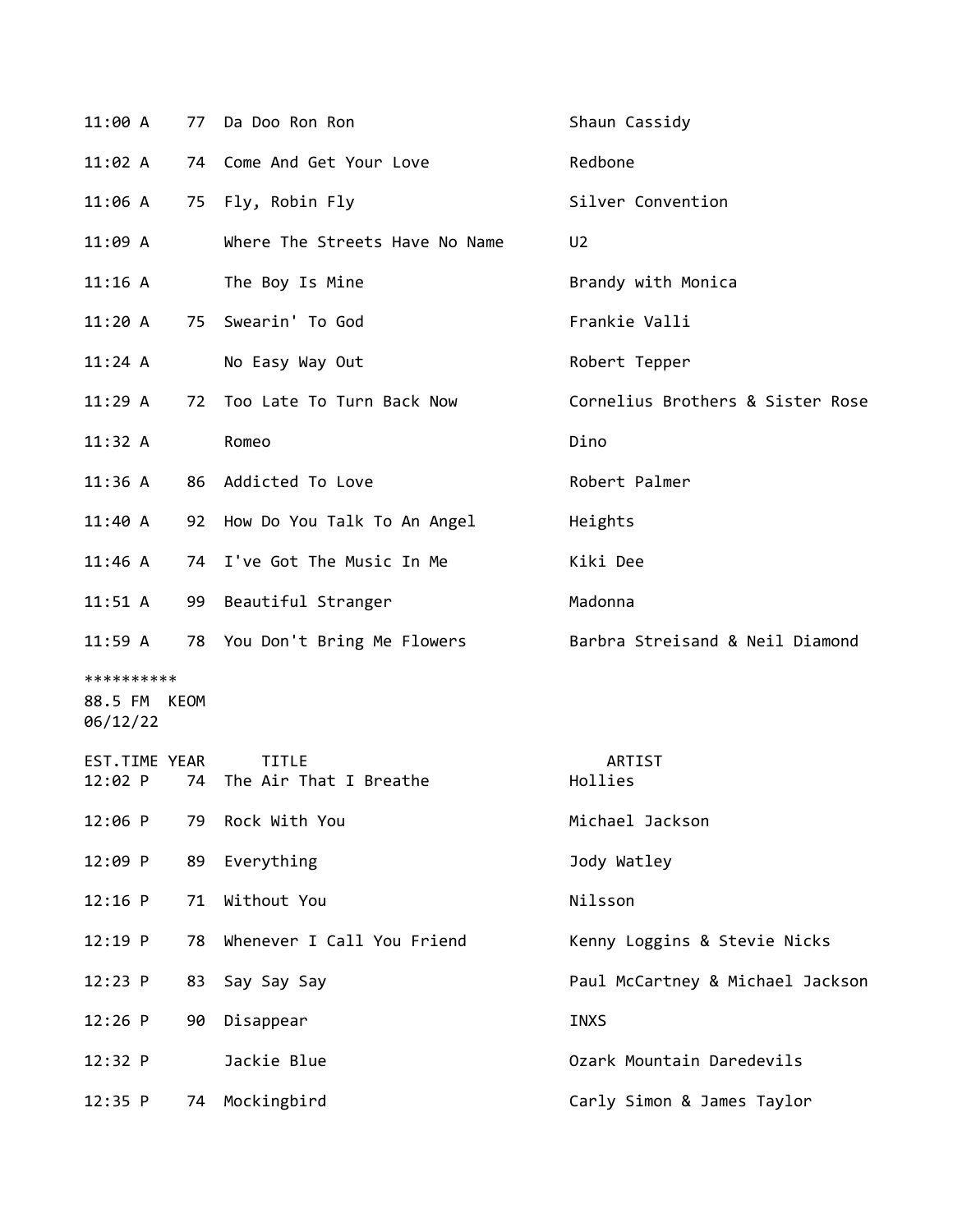| 12:39 P                                |    | 89 Good Thing                                      | Fine Young Cannibals                     |
|----------------------------------------|----|----------------------------------------------------|------------------------------------------|
| 12:42 P                                | 71 | Summer Sand                                        | Tony Orlando & Dawn                      |
| $12:48$ P                              |    | To Love You More                                   | Celine Dion                              |
| 12:53 P                                |    | 77 You Made Me Believe In Magic                    | Bay City Rollers                         |
| $12:59$ P                              |    | 73 Midnight Train To Georgia                       | Gladys Knight & The Pips                 |
| **********<br>88.5 FM KEOM<br>06/12/22 |    |                                                    |                                          |
| EST.TIME YEAR<br>01:03 P               | 84 | <b>TITLE</b><br>To All The Girls I've Loved Before | ARTIST<br>Julio Iglesias & Willie Nelson |
| $01:07$ P                              |    | 73 Angie                                           | Rolling Stones                           |
| 01:11 P                                | 73 | Boogie Woogie Bugle Boy                            | Bette Midler                             |
| $01:16$ P                              | 80 | Celebration                                        | Kool & The Gang                          |
| 01:20 P                                | 76 | Play That Funky Music                              | Wild Cherry                              |
| $01:23$ P                              |    | Leave A Light On                                   | Belinda Carlisle                         |
| $01:27$ P                              | 84 | Hold Me Now                                        | Thompson Twins                           |
| 01:31 P                                | 77 | We Just Disagree                                   | Dave Mason                               |
| 01:35 P                                | 78 | September                                          | Earth, Wind & Fire                       |
| 01:39 P                                | 90 | Vision Of Love                                     | Mariah Carey                             |
| 01:45 P                                | 72 | Heart Of Gold                                      | Neil Young                               |
| 01:48 P                                | 81 | Hearts                                             | Marty Balin                              |
| 01:52 P                                | 73 | Rockin' Pneumonia And The Boogie Wo                | Johnny Rivers                            |
| 01:55 P                                | 72 | Motorcycle Mama                                    | Sailcat                                  |
| $01:58$ P                              | 75 | I'm Sorry                                          | John Denver                              |
| **********                             |    |                                                    |                                          |
| 88.5 FM KEOM<br>06/12/22               |    |                                                    |                                          |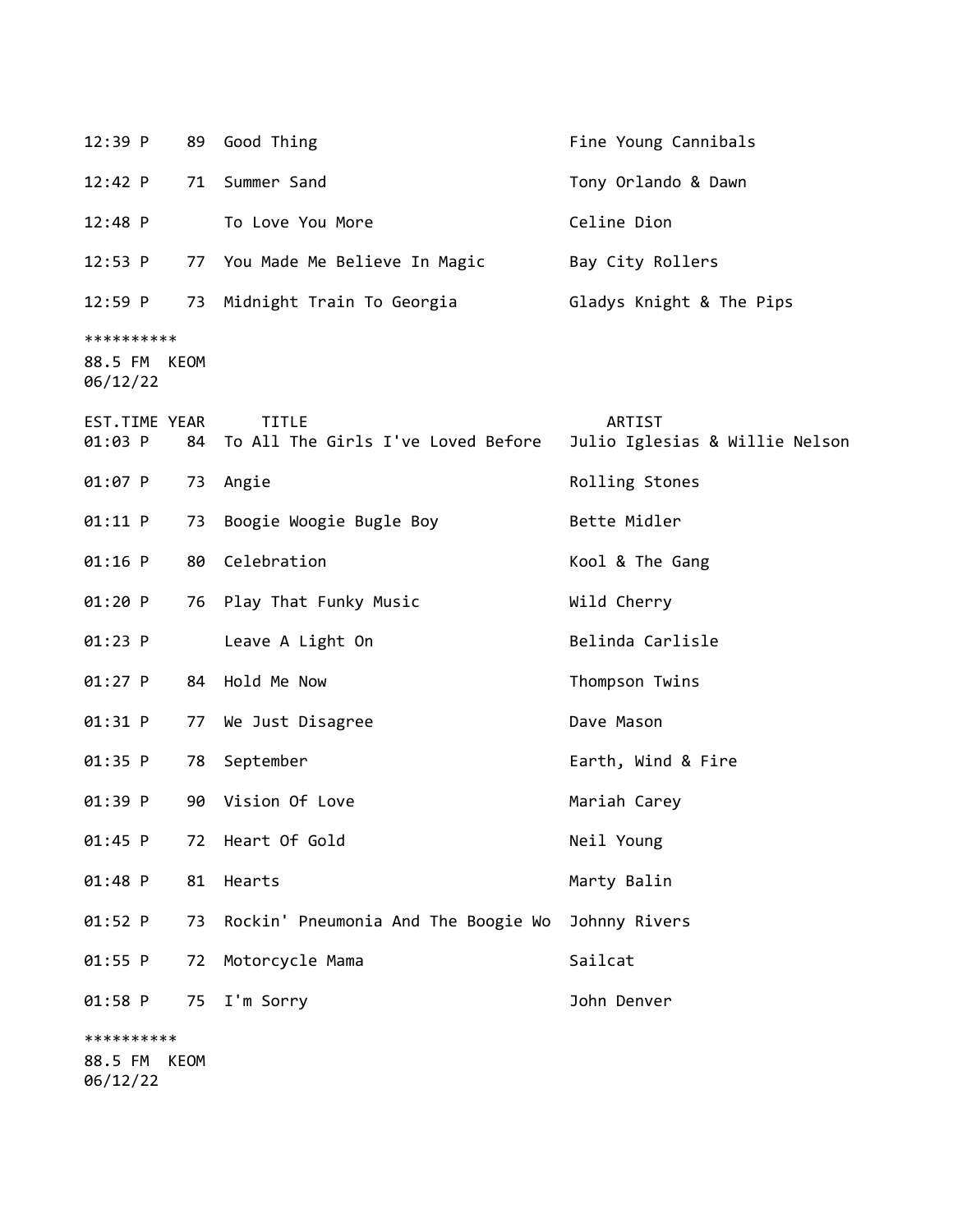| EST.TIME YEAR<br>02:02 P          |       | <b>TITLE</b><br>74 Help Me                         | ARTIST<br>Joni Mitchell |
|-----------------------------------|-------|----------------------------------------------------|-------------------------|
| 02:05 P                           |       | 77 (Love Is) Thicker Than Water                    | Andy Gibb               |
| 02:09 P                           |       | 85 Don't Lose My Number                            | Phil Collins            |
| 02:15 P                           | 77    | Baby Come Back                                     | Player                  |
| 02:19 P                           | 74    | Sha-La-La (Make Me Happy)                          | Al Green                |
| 02:22 P                           | 89    | Everlasting Love                                   | Howard Jones            |
| 02:26 P                           |       | Shine                                              | Collective Soul         |
| 02:30 P                           |       | 74 When Will I See You Again                       | Three Degrees           |
| 02:33 P                           |       | 70 Ma Belle Amie                                   | Tee Set                 |
| 02:36 P                           |       | 87 Always                                          | Atlantic Starr          |
| 02:40 P                           |       | Little Green Bag                                   | George Baker Selection  |
| 02:45 P                           | 98    | Believe                                            | Cher                    |
| 02:49 P                           |       | 77 Brick House                                     | Commodores              |
| 02:53 P                           |       | 76 Fooled Around And Fell In Love                  | Elvin Bishop            |
| 02:56 P                           | 71 If |                                                    | <b>Bread</b>            |
| 02:59 P                           |       | 76 Don't Go Breaking My Heart                      | Elton John & Kiki Dee   |
| **********<br>88.5 FM<br>06/12/22 | KEOM  |                                                    |                         |
| EST.TIME YEAR<br>03:03 P          |       | <b>TITLE</b><br>76 Tryin' To Get The Feeling Again | ARTIST<br>Barry Manilow |
| 03:07 P                           | 77    | Sometimes When We Touch                            | Dan Hill                |
| 03:11 P                           |       | How Do I Survive                                   | Amy Holland             |
| 03:16 P                           | 94    | The Sign                                           | Ace Of Base             |
| 03:19 P                           | 71    | I AmI Said                                         | Neil Diamond            |
| 03:22 P                           | 81    | She's A Bad Mama Jama                              | Carl Carlton            |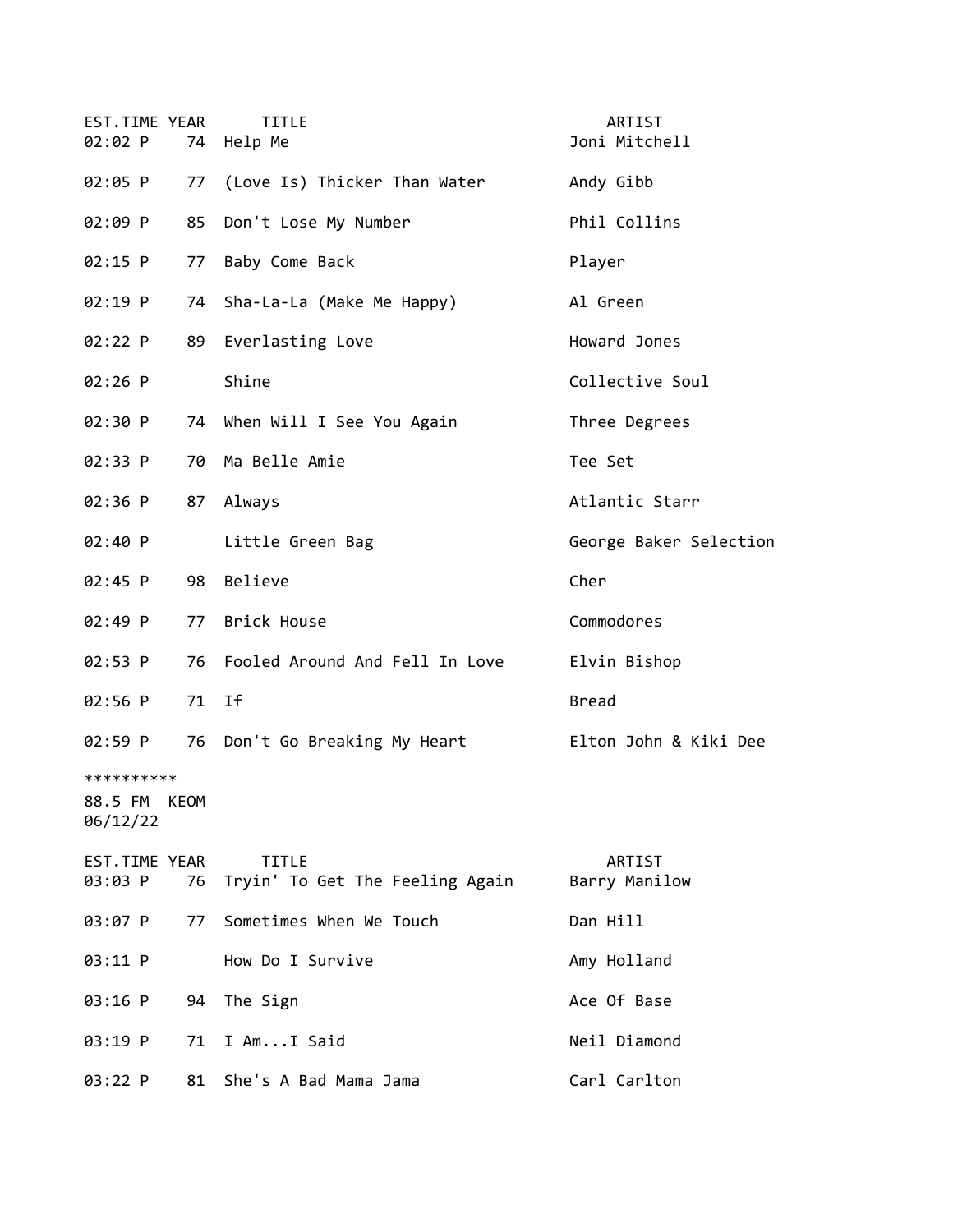| 03:28 P                           | 78   | You Needed Me                              | Anne Murray                |
|-----------------------------------|------|--------------------------------------------|----------------------------|
| 03:32 P                           | 97   | Sunny Came Home                            | Shawn Colvin               |
| 03:36 P                           |      | Holding Back The Years                     | Simply Red                 |
| 03:40 P                           | 75   | (I Believe) There's Nothing Stronge        | Paul Anka [+] Odia Coates  |
| 03:45 P                           | 92   | A Whole New World (Alladin's Theme)        | Peabo Bryson & Regina Bell |
| 03:49 P                           | 73   | Gypsy Man                                  | War                        |
| 03:52 P                           | 72   | Superstition                               | Stevie Wonder              |
| 03:58 P                           | 82   | Mickey                                     | Toni Basil                 |
| **********<br>88.5 FM<br>06/12/22 | KEOM |                                            |                            |
| EST.TIME YEAR<br>04:01 P          | 78   | <b>TITLE</b><br>What You Won't Do For Love | ARTIST<br>Bobby Caldwell   |
| 04:05 P                           | 74   | Best Of My Love                            | Eagles                     |
| 04:09 P                           |      | A Little In Love                           | Cliff Richard              |
| 04:12 P                           | 87   | Little Lies                                | Fleetwood Mac              |
| 04:18 P                           |      | Alive And Kicking                          | Simple Minds               |
| 04:23 P                           | 97   | All By Myself                              | Celine Dion                |
| 04:30 P                           | 73   | We're An American Band                     | Grand Funk Railroad        |
| 04:33 P                           | 71   | Whatcha' See Is Whatcha' Get               | Dramatics                  |
| 04:37 P                           | 84   | Ghostbusters                               | Ray Parker Jr.             |
| 04:40 P                           | 89   | Stand                                      | R.E.M.                     |
| 04:45 P                           | 91   | The Promise Of A New Day                   | Paula Abdul                |
| 04:49 P                           | 71   | Day After Day                              | Badfinger                  |
| 04:52 P                           |      | American Pie                               | Don McLean                 |
| 04:58 P                           |      | 78 A Little More Love                      | Olivia Newton-John         |
| **********                        |      |                                            |                            |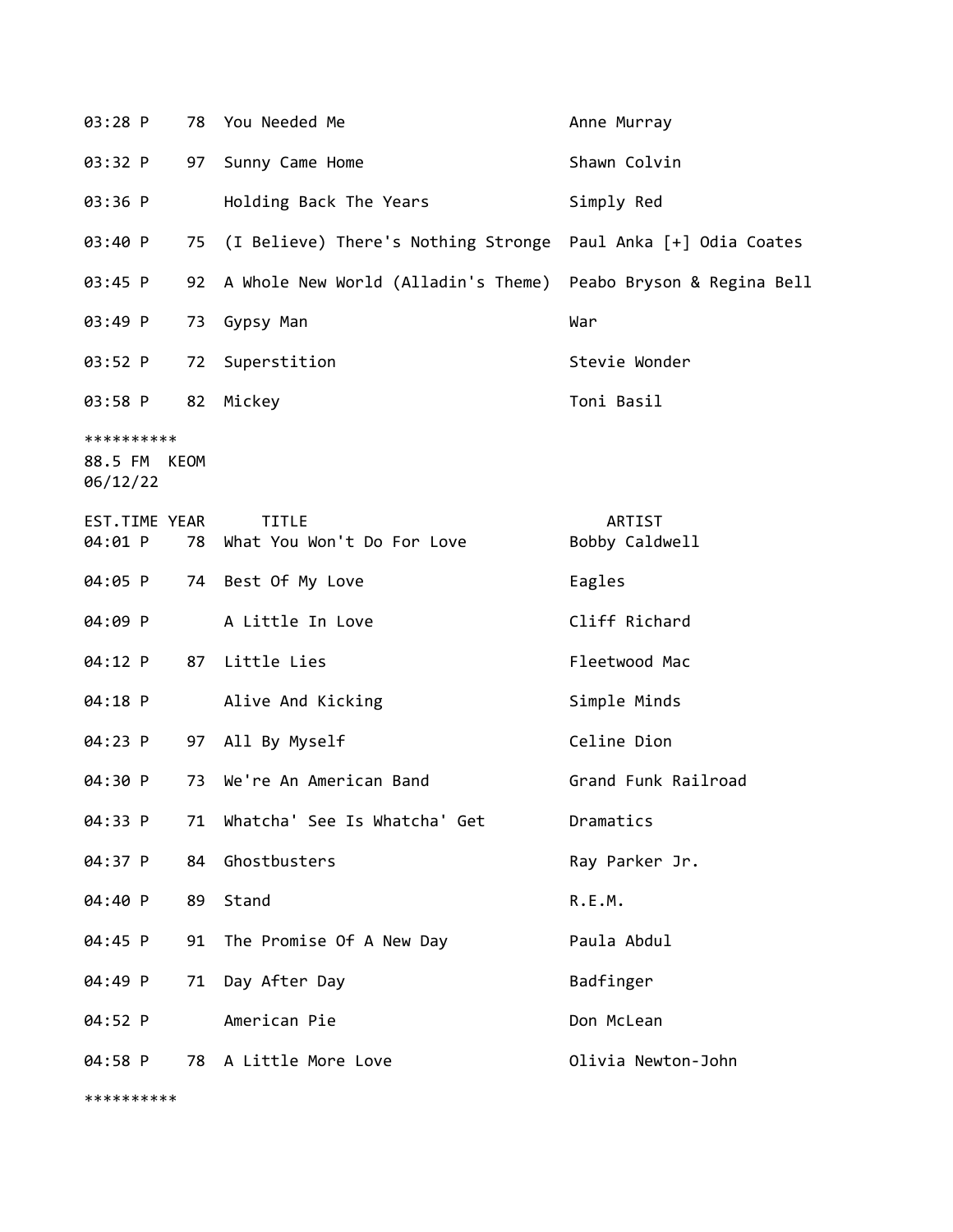88.5 FM KEOM 06/12/22

| EST.TIME YEAR<br>05:01 P               | 72 | <b>TITLE</b><br>I Need You                   | ARTIST<br>America             |
|----------------------------------------|----|----------------------------------------------|-------------------------------|
| 05:04 P                                |    | 70 Spirit In The Sky                         | Norman Greenbaum              |
| 05:08 P                                |    | 87 La Isla Bonita                            | Madonna                       |
| 05:12 P                                | 71 | Another Day                                  | Paul McCartney                |
| 05:18 P                                | 77 | I Like Dreamin'                              | Kenny Nolan                   |
| 05:21 P                                | 70 | Montego Bay                                  | Bobby Bloom                   |
| 05:24 P                                |    | 88 Dial My Heart                             | Boys                          |
| 05:28 P                                | 75 | When Will I Be Loved                         | Linda Ronstadt                |
| 05:30 P                                | 75 | I Love Music                                 | 0'Jays                        |
| 05:34 P                                |    | Glory Days                                   | Bruce Springsteen             |
| 05:38 P                                |    | 74 Haven't Got Time For The Pain             | Carly Simon                   |
| 05:43 P<br>McKnight                    | 93 | Love Is                                      | Vanessa Williams & Brian      |
| 05:47 P                                | 79 | When You're In Love With A Beautifu Dr. Hook |                               |
| 05:49 P                                |    | 74 Sunshine On My Shoulders                  | John Denver                   |
| 05:54 P                                | 75 | Supernatural Thing                           | Ben E. King                   |
| 05:59 P                                | 75 | Jive Talkin'                                 | Bee Gees                      |
| **********<br>88.5 FM KEOM<br>06/12/22 |    |                                              |                               |
| EST.TIME YEAR<br>06:02 P               | 88 | <b>TITLE</b><br>Chains Of Love               | ARTIST<br>Erasure             |
| 06:06 P                                |    | 76 I'd Really Love To See You Tonight        | England Dan & John Ford Coley |
| 06:08 P                                | 93 | The Crying Game                              | Boy George                    |
| 06:13 P                                | 85 | Everytime You Go Away                        | Paul Young                    |
| 06:16 P                                | 71 | Never Can Say Goodbye                        | Jackson 5                     |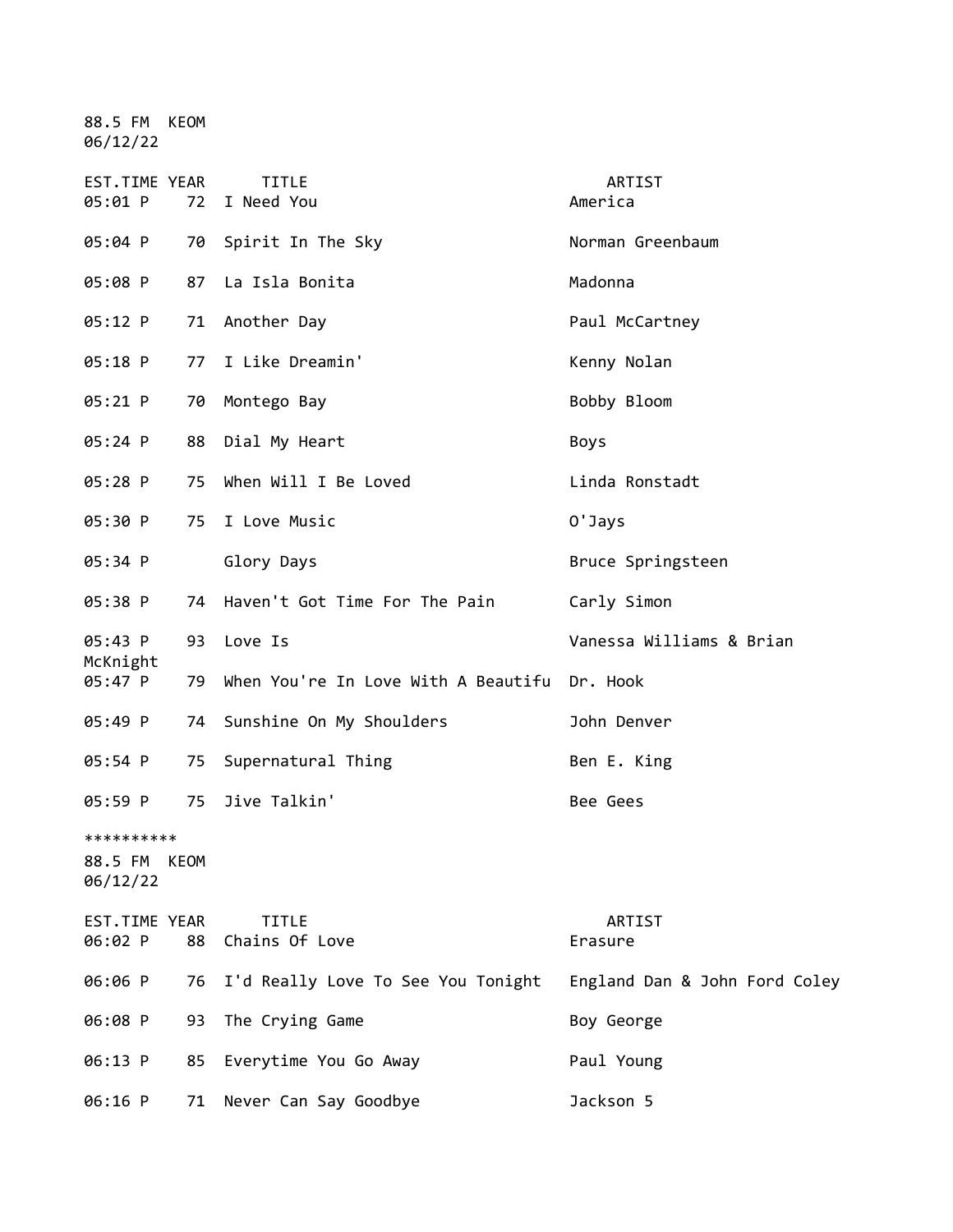| 06:19 P                                |    | 76 If You Leave Me Now           | Chicago                  |
|----------------------------------------|----|----------------------------------|--------------------------|
| 06:23 P                                | 81 | Sweet Baby                       | Stanley Clarke           |
| $06:27$ P                              | 89 | Miss You Much                    | Janet Jackson            |
| 06:31 P                                | 75 | Once You Get Started             | Rufus                    |
| 06:35 P                                | 90 | It Must've Been Love             | Roxette                  |
| 06:39 P                                |    | Inseperable                      | Natalie Cole             |
| 06:43 P                                | 76 | 50 Ways To Leave Your Lover      | Paul Simon               |
| 06:47 P                                | 80 | Shining Star                     | Manhattans               |
| 06:51 P                                | 76 | Beth                             | Kiss                     |
| 06:53 P                                | 74 | Come Monday                      | Jimmy Buffett            |
| 06:58 P                                |    | 78 I Will Survive                | Gloria Gaynor            |
| **********<br>88.5 FM KEOM<br>06/12/22 |    |                                  |                          |
| EST.TIME YEAR<br>07:01 P               | 73 | <b>TITLE</b><br>That Lady-Part 1 | ARTIST<br>Isley Brothers |
| $07:04$ P                              | 73 | Sing                             | Carpenters               |
| 07:07 P                                | 84 | Oh Sherrie                       | Steve Perry              |
| 07:11 P                                | 77 | Serpentine Fire                  | Earth, Wind & Fire       |
| 07:15 P                                |    | 78 Reminiscing                   | Little River Band        |
| $07:19$ P                              | 72 | Down By The Lazy River           | Osmonds                  |
| 07:22 P                                |    | Wild Wild Life                   | Talking Heads            |
| 07:25 P                                | 98 | This Kiss                        | Faith Hill               |
| $07:28$ P                              | 79 | Babe                             | Styx                     |
| 07:32 P                                | 73 | Drift Away                       | Dobie Gray               |
| 07:36 P                                | 88 | $1 - 2 - 3$                      | Gloria Estefan           |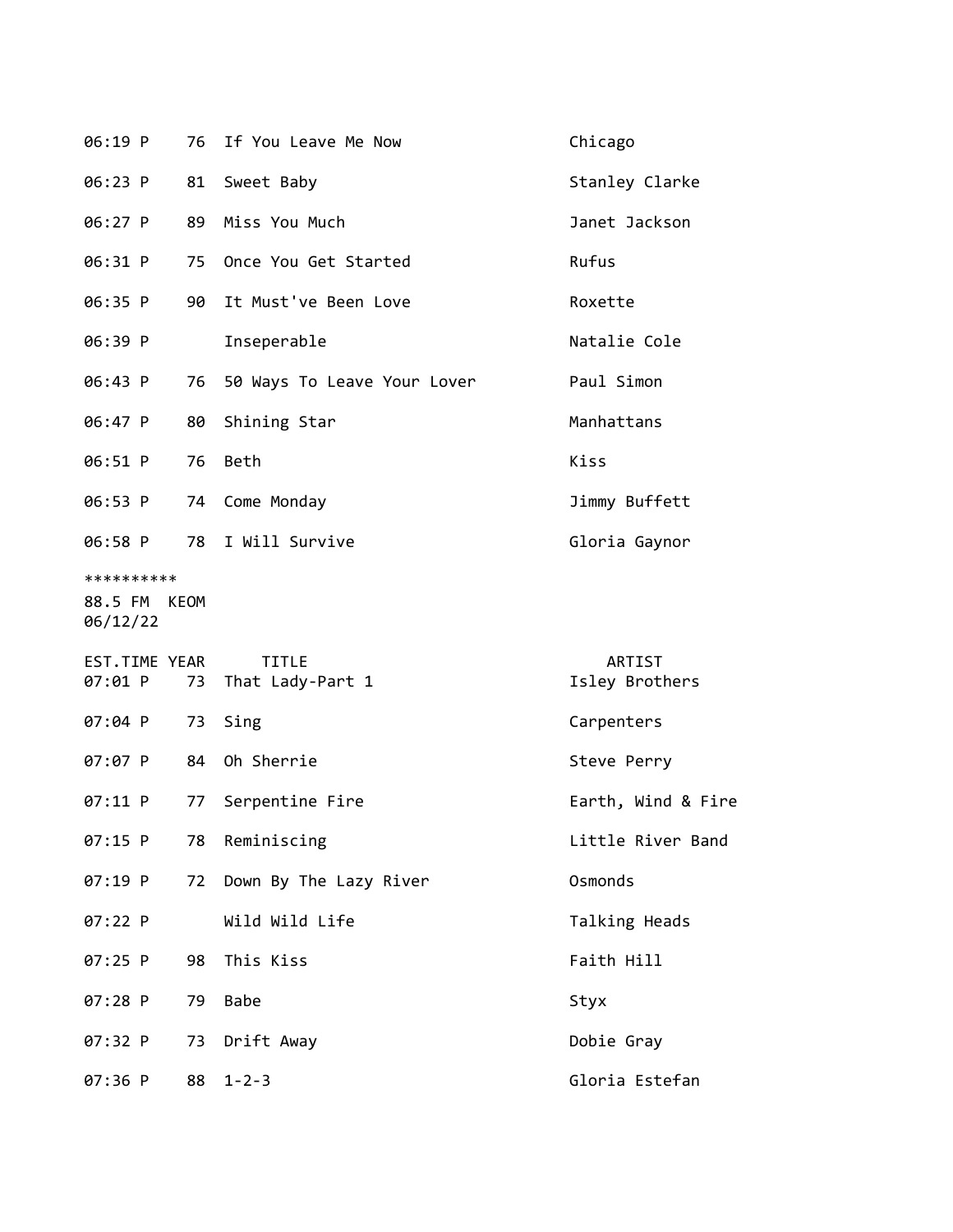|                                        |    | 07:40 P 77 Lido Shuffle                | Boz Scaggs               |
|----------------------------------------|----|----------------------------------------|--------------------------|
| 07:44 P                                |    | You Gotta Love Someone                 | Elton John               |
| 07:49 P                                |    | 74 Clap For The Wolfman                | Guess Who                |
| 07:52 P                                |    | 77 I'm In You                          | Peter Frampton           |
| 07:56 P                                |    | Day Dreaming                           | Aretha Franklin          |
| **********<br>88.5 FM KEOM<br>06/12/22 |    |                                        |                          |
| EST.TIME YEAR<br>08:01 P               |    | <b>TITLE</b><br>78 Take A Chance On Me | ARTIST<br>ABBA           |
| 08:04 P                                | 70 | Come And Get It                        | Badfinger                |
| 08:07 P                                |    | 73 The Way We Were                     | Barbra Streisand         |
| 08:10 P                                |    | 87 I Found Someone                     | Cher                     |
| 08:16 P                                | 76 | I'll Be Good To You                    | Brothers Johnson         |
| 08:19 P                                | 72 | Morning Has Broken                     | Cat Stevens              |
| 08:22 P                                |    | I'll Be Over You                       | Toto                     |
| 08:26 P                                | 99 | All Star                               | Smash Mouth              |
| 08:29 P                                | 71 | Mr. Big Stuff                          | Jean Knight              |
| 08:32 P                                | 77 | Hey Deanie                             | Shaun Cassidy            |
| 08:36 P                                | 80 | Call Me                                | Blondie                  |
| 08:39 P                                |    | My Mistake Was To Love You             | Diana Ross & Marvin Gaye |
| 08:42 P                                |    | Downtown Train                         | Rod Stewart              |
| 08:46 P                                | 74 | Tin Man                                | America                  |
| 08:49 P                                | 75 | Wildfire                               | Michael Martin Murphey   |
| 08:52 P                                |    | 75 Bad Time                            | Grand Funk Railroad      |
| 08:55 P                                |    | Let's Go                               | Wang Chung               |
| **********                             |    |                                        |                          |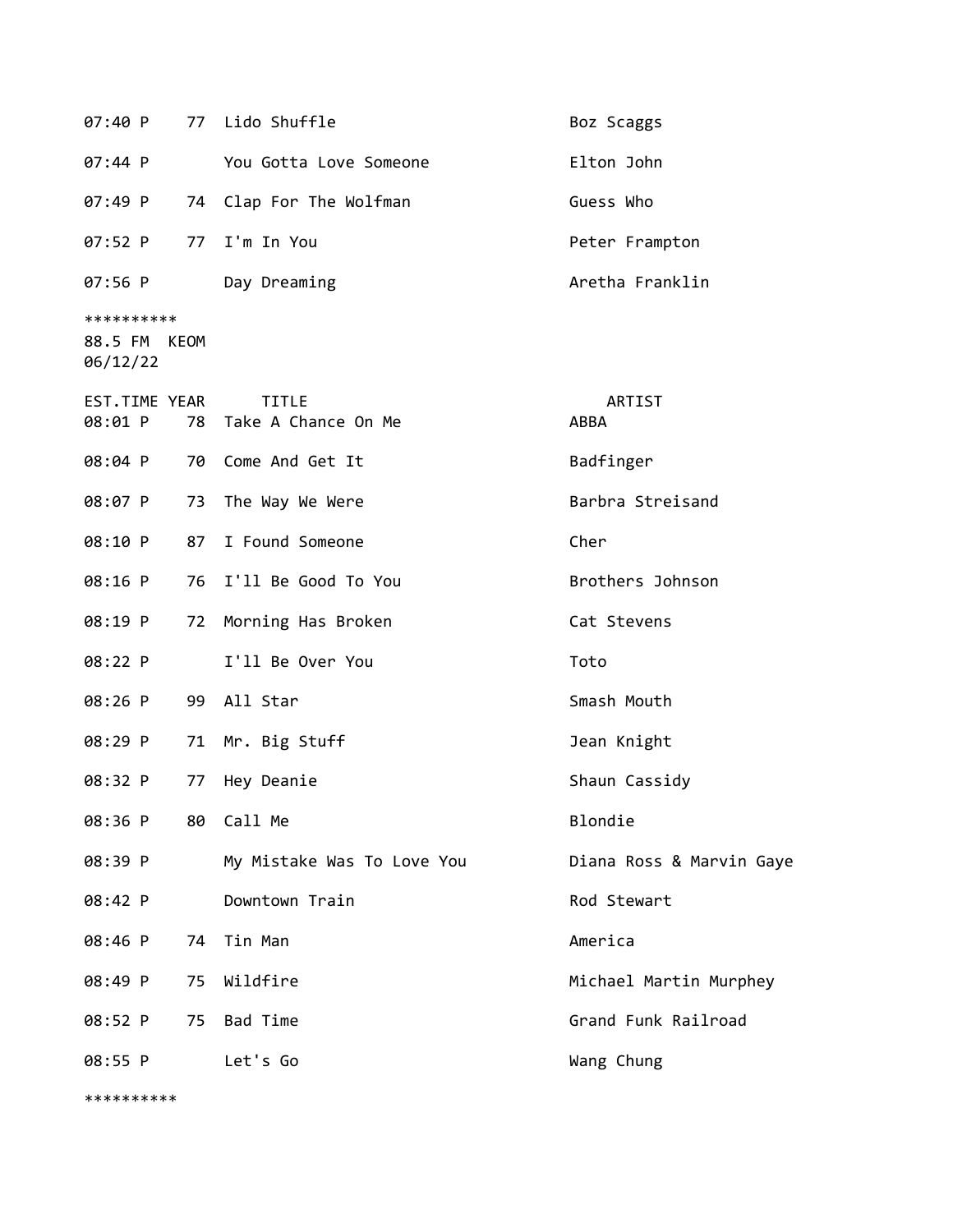88.5 FM KEOM 06/12/22

| <b>EST.TIME YEAR</b><br>09:00 P        | 85 | <b>TITLE</b><br>We Built This City    | ARTIST<br>Starship      |
|----------------------------------------|----|---------------------------------------|-------------------------|
| 09:05 P                                | 76 | Rock And Roll Music                   | Beach Boys              |
| 09:08 P                                | 72 | The First Time Ever I Saw Your Face   | Roberta Flack           |
| 09:12 P                                | 80 | Never Be The Same                     | Christopher Cross       |
| 09:17 P                                | 84 | Against All Odds (Take A Look At Me   | Phil Collins            |
| 09:20 P                                | 98 | Time After Time                       | INOJ                    |
| 09:24 P                                | 72 | Baby Don't Get Hooked On Me           | Mac Davis               |
| 09:27 P                                | 72 | I Wanna Be Where You Are              | Michael Jackson         |
| 09:32 P                                | 78 | You're The One That I Want            | John Travolta & Olivia  |
| Newton-John<br>09:34 P                 | 70 | The Letter                            | Joe Cocker              |
| 09:39 P                                | 86 | Will You Still Love Me                | Chicago                 |
| 09:45 P                                |    | My Lovin' (You're Never Gonna Get I   | EnVogue                 |
| 09:49 P                                | 78 | Jack And Jill                         | Raydio                  |
| 09:53 P                                | 79 | Still                                 | Commodores              |
| 09:58 P                                | 76 | Disco Lady                            | Johnny Taylor           |
| **********<br>88.5 FM KEOM<br>06/12/22 |    |                                       |                         |
| EST.TIME YEAR<br>10:02 P               | 74 | <b>TITLE</b><br>Never Can Say Goodbye | ARTIST<br>Gloria Gaynor |
| 10:05 P                                |    | Undercover Angel                      | Alan O'Day              |
| 10:08 P                                |    | Shake Your Love                       | Debbie Gibson           |
| 10:12 P                                | 77 | Your Smiling Face                     | James Taylor            |
| 10:15 P                                | 71 | Superstar                             | Carpenters              |
| 10:19 P                                | 76 | Misty Blue                            | Dorothy Moore           |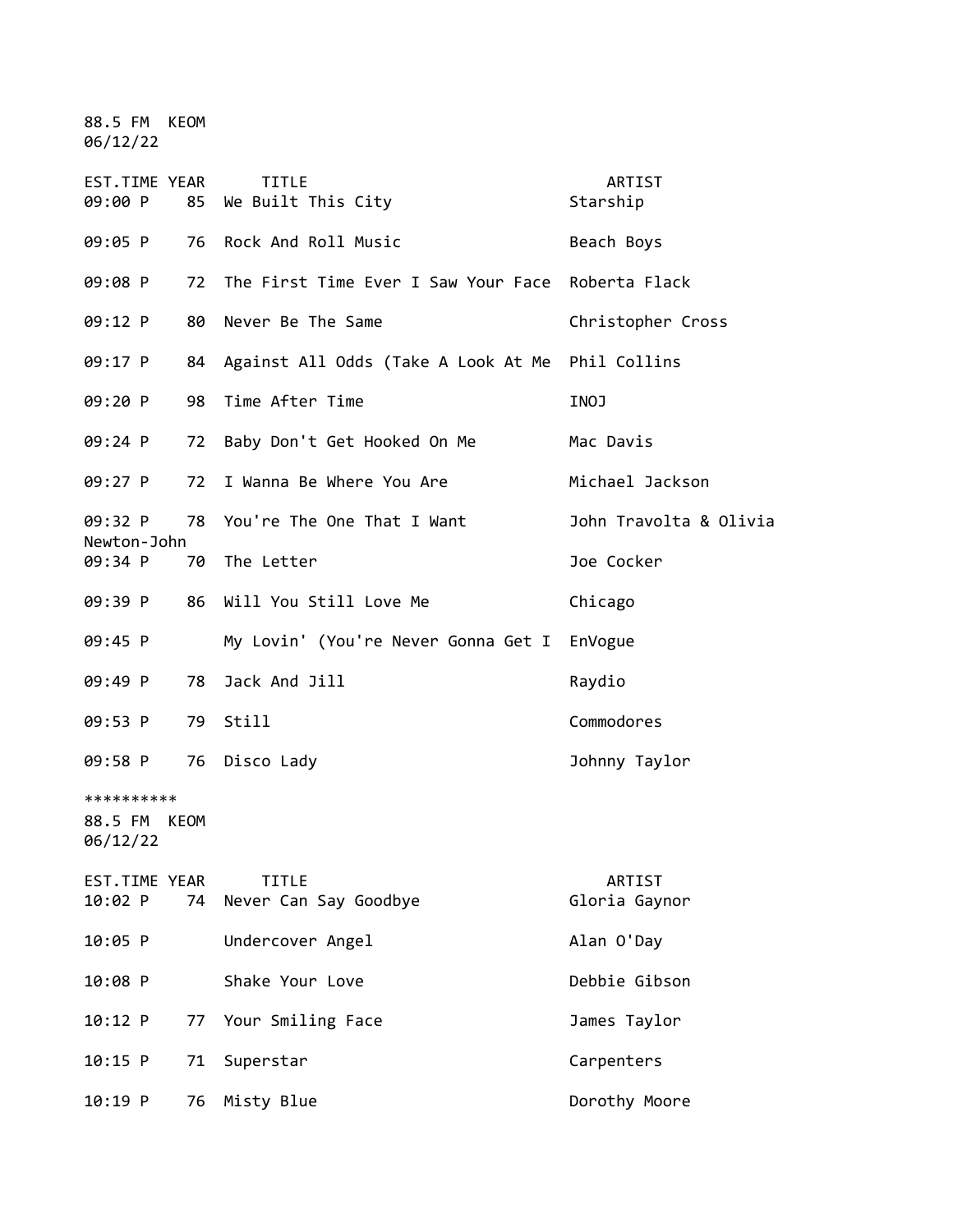| $10:23$ P                |    | 82 Southern Cross                | Crosby, Stills & Nash     |
|--------------------------|----|----------------------------------|---------------------------|
| $10:27$ P                |    | Someday                          | Sugar Ray                 |
| 10:31 P                  | 76 | Bohemian Rhapsody                | Queen                     |
| $10:37$ P                |    | 78 Disco Inferno                 | Trammps                   |
| $10:41$ P                | 86 | Human                            | Human League              |
| 10:46 P                  |    | If Wishes Came True              | Sweet Sensation           |
| 10:50 P                  |    | 79 Lady                          | Little River Band         |
| 10:55 P                  |    | 77 Torn Between Two Lovers       | Mary MacGregor            |
| **********               |    |                                  |                           |
| 88.5 FM KEOM<br>06/12/22 |    |                                  |                           |
| EST.TIME YEAR<br>11:00 P | 73 | <b>TITLE</b><br>Keep On Truckin' | ARTIST<br>Eddie Kendricks |
| $11:03$ P                | 78 | Groove Line                      | Heatwave                  |
| $11:07$ P                | 79 | Escape                           | Rupert Holmes             |
| 11:11 P                  |    | Let Me Be Your Angel             | Stacy Lattisaw            |
| $11:16$ P                | 95 | Runaway                          | Janet Jackson             |
| $11:19$ P                | 77 | Come Sail Away                   | Styx                      |
| $11:23$ P                |    | Head Over Heals                  | $Go-Go's$                 |
| 11:27 P                  | 75 | Magic                            | Pilot                     |
| 11:30 P                  | 76 | Evergreen                        | Barbra Streisand          |
| 11:33 P                  | 90 | Impulsive                        | Wilson Phillips           |
| $11:37$ P                | 83 | Owner Of A Lonely Heart          | Yes                       |
| 11:41 P                  | 79 | Disco Nights (Rock Freak)        | GQ                        |
| $11:45$ P                |    | If You Had My Love               | Jennifer Lopez            |
| $11:48$ P                | 74 | I'm Leaving It All Up To You     | Donny & Marie Osmond      |